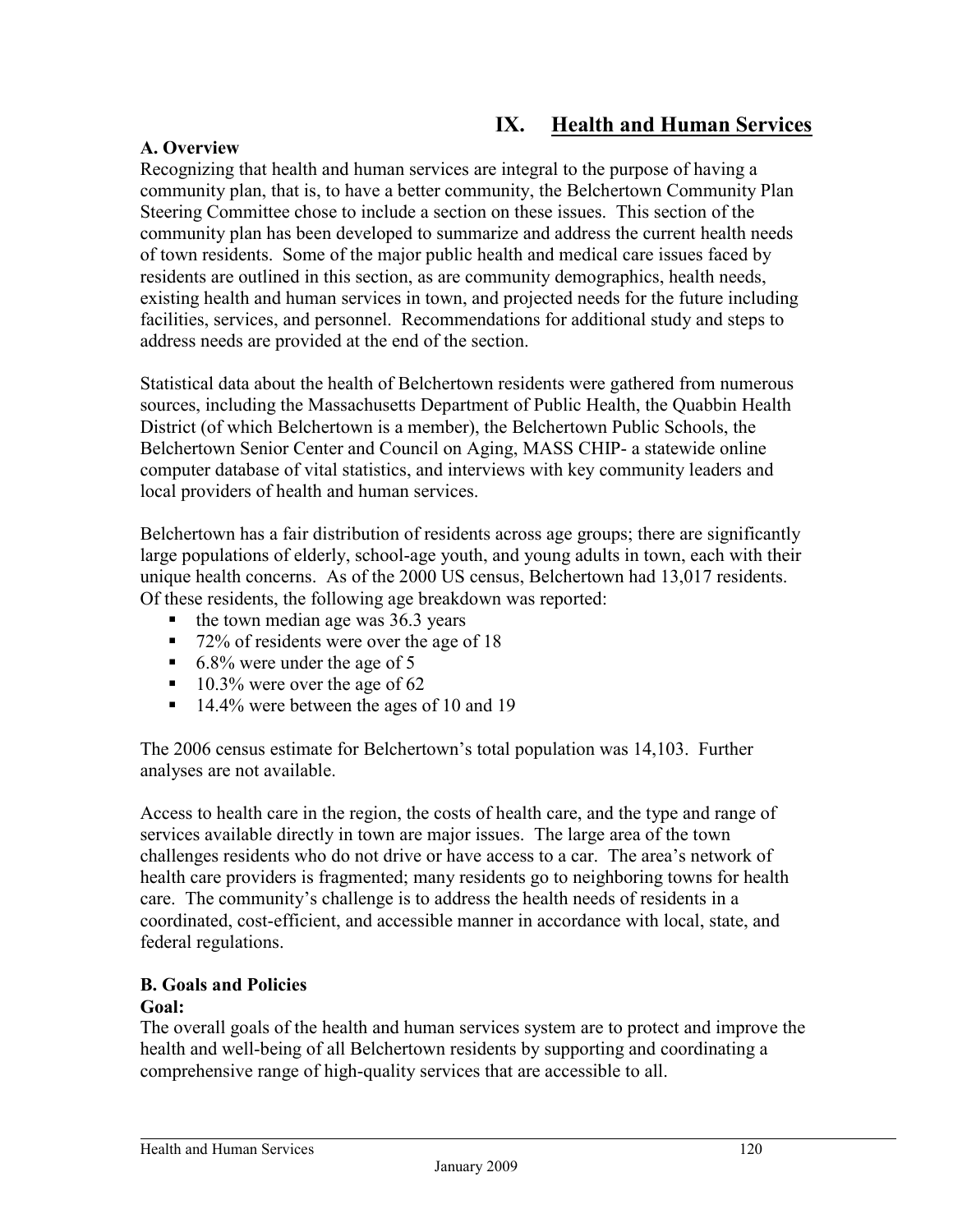# **Policies:**

- The town should provide adequate resources (funding and personnel) to the current town departments charged with delivering public health services and assuring compliance with local, state and federal regulations on health issues, including the School Department, Board of Health, Recreation Department, Public Works, Water District, Police Department, Fire Department and Emergency Medical Services.
- The town should work with appropriate town and local agencies to identify and monitor the changing health needs of residents and to plan for meeting those needs.
- The town should identify areas of need for particular populations including the elderly, school-age youth, teens, young adults, and families with preschool children.
- The town should identify and coordinate social, recreational and health education services to enhance health and well-being for all residents.

# **C. Inventory**

# **Health Indicators**

In order to assess the health status of a community, public health professionals look at a number of types of individual and community-wide data including:

- **death rates**
- $\blacksquare$  birth rates
- major causes of death
- major reasons for hospitalization
- nates of reportable diseases
- prevalence of risk factors for health problems such as tobacco use, alcohol and drug use, poor nutrition, exposure to potential health hazards in the workplace and community
- access to health care services for acute and chronic health conditions

The environmental quality of a community must also be evaluated for potential health hazards and risks such as poor quality drinking water, contaminated soils, poor air quality with extensive chemical and particulate matter pollution, and overcrowded and potentially uninhabitable housing stock. The percentage of community members with adequate health insurance, poverty rates, and the availability of medical care services are also used to evaluate the overall health of a community. Comparing an individual community to surrounding communities and the region as a whole can provide additional information about that community's health. When a community has rates of a particular disease or condition that are higher or lower than a regional average, further exploration of the contributing factors is warranted.

The following highlights some of the major health issues facing Belchertown. Data were obtained from the Massachusetts Department of Public Health, the state laboratory, and the Quabbin Health District.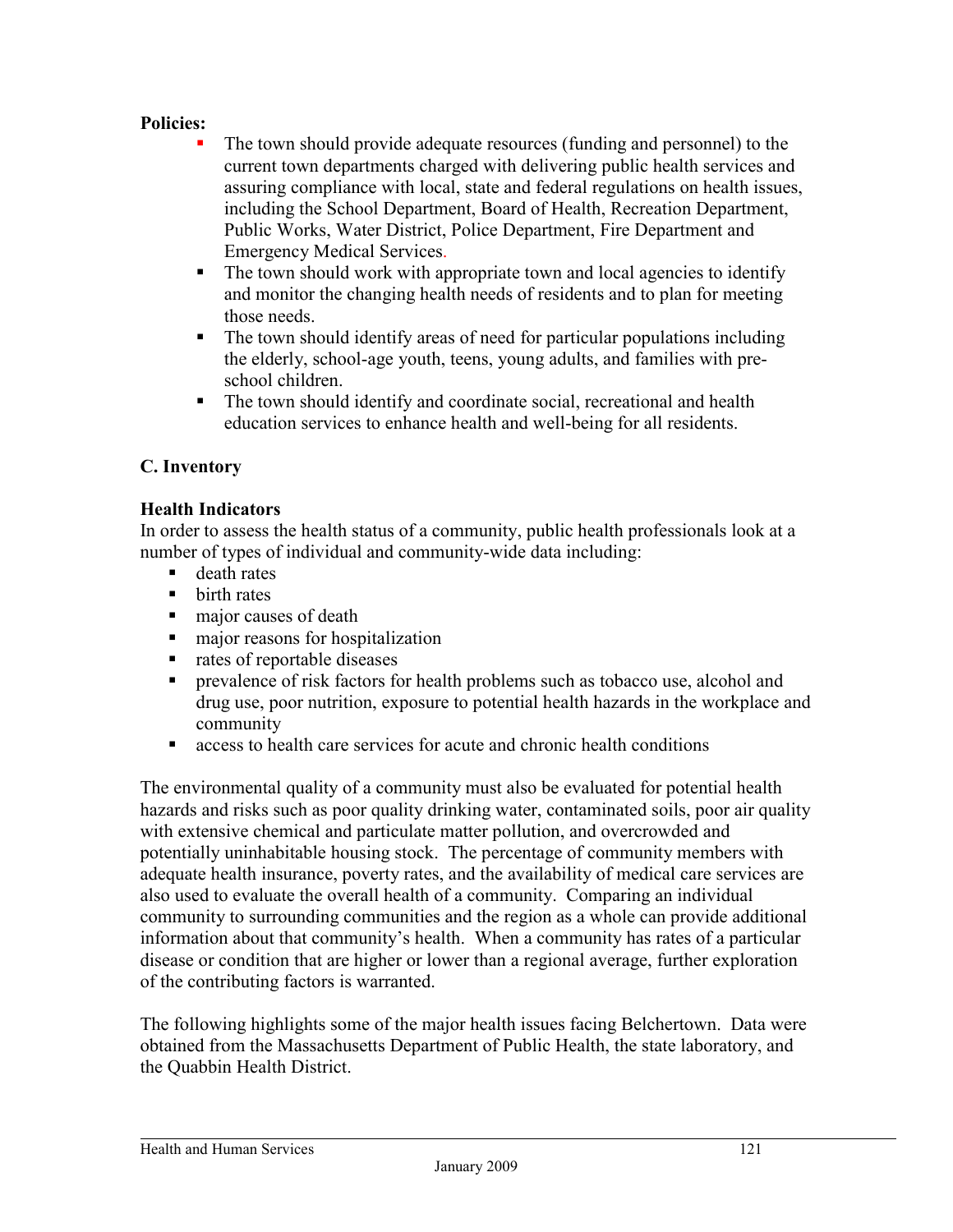# **Death Rates and Major Causes of Death**

In 2007, Belchertown had 94 recorded deaths. The major causes of death include in order of magnitude are:

- 1. Heart disease
- 2. Cancer
- 3. Diabetes
- 4. Chronic Lower Respiratory Disease (CLRD)

For each of the above specific causes of death, Belchertown death rates were higher than the state average.

# **Birth Rates and Access to Pre-natal Care**

In 2000, Belchertown recorded 171 births. Over 80% of mothers had access to adequate pre-natal care. Less than 10% of smoked during their pregnancy, and over 85% had private health insurance to cover the costs of pre-natal and post-partum care.

### **Major Causes of Hospitalization**

From 1997-2000, when Belchertown residents have needed to be admitted overnight at the hospital, over one-third of them went to Baystate Medical Center in Springfield. Two other community hospitals, Cooley-Dickinson and Mary Lane Hospital had about 18% of the Belchertown hospital discharges. More women (59.7%) than men (40.3%) from Belchertown needed overnight stays in local hospitals during that same period.

The major health issues necessitating hospitalization included: circulatory system disease (16.1%), childbirth (15.8%), and respiratory system diseases (7.8%). These figures mirror that of statewide data in terms of the reason for hospitalization.

When Belchertown residents have needed to be examined or observed at a hospital but not be admitted overnight, over one-third of town residents went to Mary Lane Hospital in Ware. These outpatient observation stays in local hospitals are documented by the state Health Department differently from in-patient admissions or discharges from hospitals and may reflect that fact that Mary Lane is geographically closer and more convenient for town residents.

# **Special Populations**

### **Youth**

Health risks among youth and teens can provide insight into the quality of life in a town. Health promotion and prevention of risky behaviors among youth are a high public health priority. Prevention efforts can save lives, reduce long-term health care needs, reduce health-care costs, establish positive health habits at an early age, and greatly improve the overall quality of life for youth. The following are some of the health issues currently facing Belchertown youth:

### Alcohol and Drug Use

35% of Belchertown youth drank alcohol in the last thirty days. 61% attended a party where other kids their age had been drinking.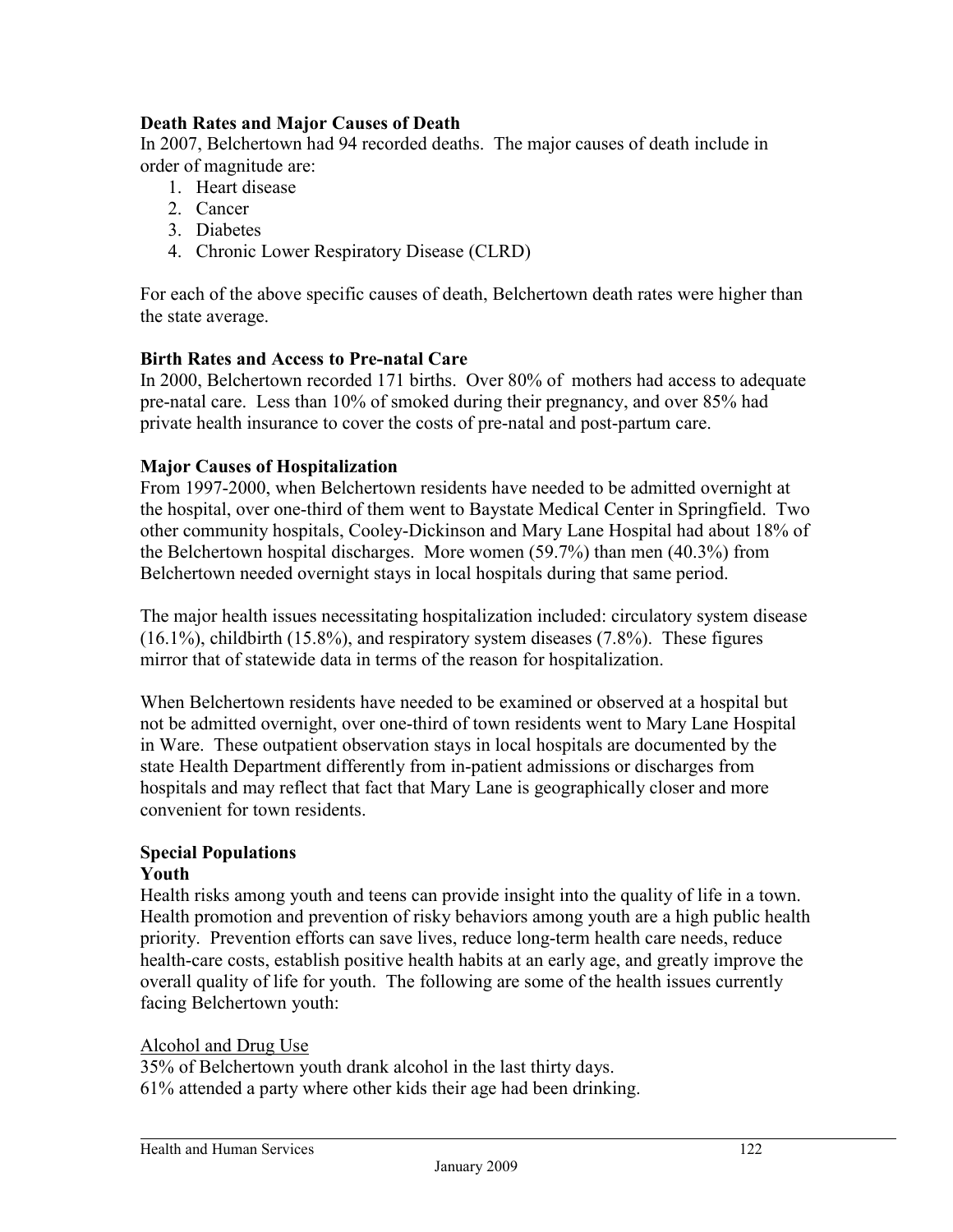9% drove after drinking once or more in the past twelve months. 23% have used marijuana ten or more times in their lifetime.  $25\%$  of  $11<sup>th</sup>$  graders reported smoking cigarettes once or more in the last thirty days.

# Unintentional and Intentional Injuries

8% of Belchertown youth reported carrying a weapon in the last twelve months. 30% hit someone once or more in last twelve months. 15% attempted suicide one or more times.

### Sexual Behaviors

19% of Belchertown youth reported having had sexual intercourse three or more times. 68% report using protection every time they have intercourse.

# **Elderly**

Given its physical beauty, close community ties, and ample social and recreational opportunities, Belchertown is an attractive residential community for aging adults with grown children, retirees, and seniors. As the "baby boomer" generation continues to age, most communities in western Massachusetts face significant decisions about the quantity and quality of town services, housing and support needs, and public safety resources for the elderly. The following are some of the major public health issues and concerns for the older population:

- Access to quality health care in town including pharmacy, general and specialty physicians, vision care, free screenings for common conditions such as high blood pressure, diabetes, etc.
- Expansion of insurance coverage, i.e., Medicare, for prescription medications.
- Social/recreational opportunities within reasonable travel distance.
- Adequate police, fire and emergency personnel to respond to health care emergencies.
- Affordable housing and accessible services for the disabled.
- Nutritional support via meals on wheels, senior center, food shopping near residential areas.
- Mental health care.
- Assisted living and other supportive housing options for elders.

# **Young Families**

As the community has grown, the number of families with young children has increased as well. There are special health needs and concerns for this population. They include:

- Availability of affordable, licensed child care services.
- Access to affordable social/recreational opportunities for adults and children.
- Availability of medical providers specializing in children's health care.
- Emergency services for childhood illnesses, unintentional injuries and accidents; 24-hour access to pharmacies, physicians.
- Safety of recreational areas including parks, playgrounds and child care facilities.
- Early intervention services for at-risk or special needs children.
- Peer support services and mental health care providers for child abuse prevention.
- Stress management and support services for young parents.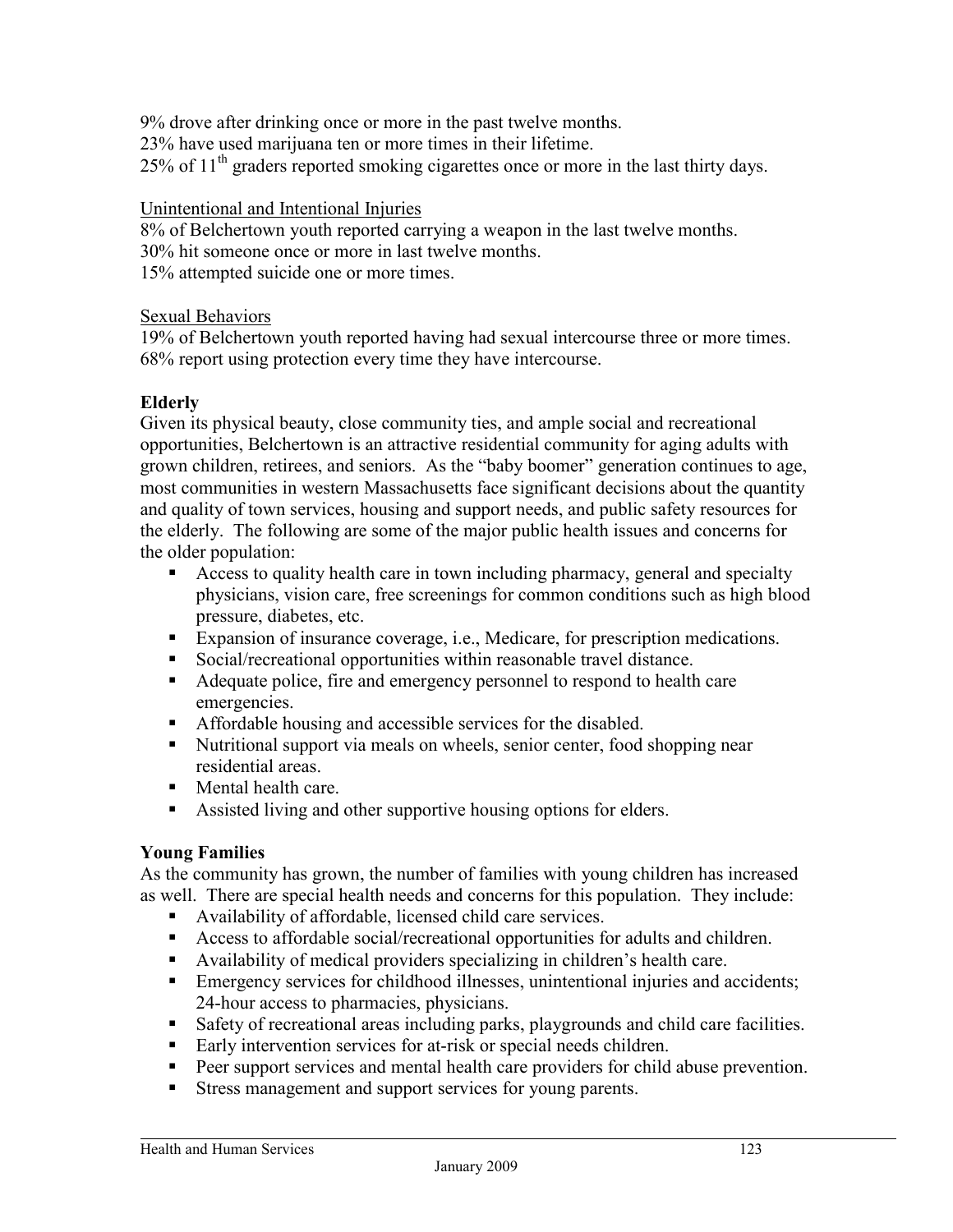# **Other Health Issues**

Based on interviews with key community leaders and town health and safety employees, the following were identified as additional significant health issues or needs within the community:

- **Domestic violence**; most calls handled by town police include domestic violence.
- **Environmental protection of water supplies, groundwater and wetland areas**; the staff and members of the Board of Health in Belchertown spend over 75% of their time on compliance with Title V regulations to ensure adequate on-site sewage disposal systems (septic) and to protect the safety of the groundwater.
- **Increased vehicular traffic** with safety concerns for drivers, bicyclists, and pedestrians, especially children.
- **Mental health issues for youth;** school department personnel feel the town needs more resources for guidance and counseling of youth.
- **Assistance for parents;** topics such as safety, violence prevention, drug use prevention, puberty, and teen dating violence are issues about which parents could benefit from additional assistance, information and support.
- **Healthy activities for youth** that are not exclusively sports-based.
- **Support for youth experiencing domestic violence in the home**
- **Emergency response services such as ambulance, emergency medical technicians and transport to local hospitals;** with increased populations and the subsequent increase in medical emergencies, these services are needed at increasing levels.

#### **Community Resources Quabbin Health District**

The Quabbin Health District is a regional health department serving Belchertown, Ware, and Pelham. It was established by town meeting vote in 1980 and is the joint effort of the local boards of health to provide their towns with public health professionals and services. The primary duties of the district center on enforcing provisions of the State Sanitary Code and Environmental Code under the jurisdiction of the Board of Health. It also provides technical assistance and educational services to residents and other municipal departments. The Quabbin Health District serves approximately 25,000 residents in an area of about 120 square miles. The following are some of the major services provided by staff of the district:

- **Percolation tests and soil evaluations.**
- Septic system application review for new construction and repairs.
- **Septic system installation inspections.**
- Well application review for new construction and repairs.
- Food service inspections.
- Temporary food service permits (annual Belchertown Fair).
- Housing inspections.

The district supports professional staff. Because the staff serves three communities, Belchertown has the equivalent of a part-time Health Director, Health Inspector, and Senior Clerk. The Belchertown Board of Health office in town hall is open three days per week for a total of 15 hours.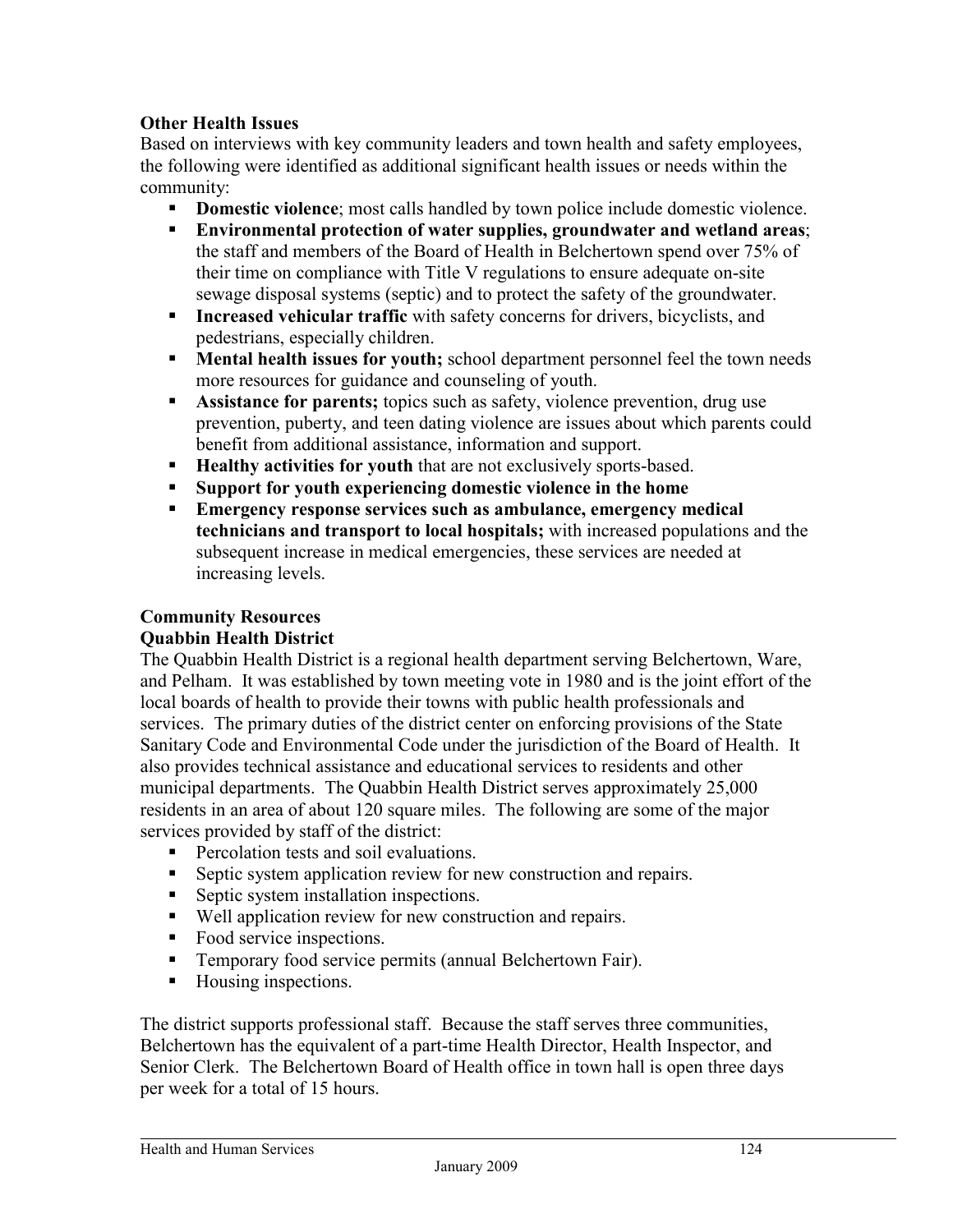# **Belchertown Board of Health**

State statutes and regulations largely determine the Board of Health's responsibilities. The board is also empowered to establish local regulations necessary to protect the health and well-being of the community. The board's primary duties relate to the protection of public health, control of disease, preservation of a wholesome and safe food supply, promotion of sanitary living conditions, and the protection of the environment from damage and pollution. The board consists of five members who are elected for three-year (overlapping) terms and meets monthly.

# **Emergency Services Personnel (Police, Fire, EMS) Ambulance/Emergency Medical Services**

Belchertown has access to high-quality emergency ambulance services through the Emergency Medical Services Association. It is dispatched via 911 calls and through the police department. It is staffed by full-time and part-time EMTs at all times. Given the increases in population and the varied needs of young families, the elderly and adults, the emergency services respond to a wide variety of calls with complex medical needs.

# **Police**

The Belchertown Police Department has adopted a community policing partnership with the community. In addition to traditional police services, such as investigative and reactive patrols, the department works with residents to collectively solve problems via neighborhood planning and strategy meetings. The department issues all firearm licenses. Applications are available at the police station and are considered after a complete records check. The department completes photo processing and fingerprinting by appointment. The EMS is a call service dispatched by the Belchertown Police Department communications center. The Police Department is equipped with the latest E-911 emergency telephone technology. In summer of 2008, the police hired their first dog for a canine unit.

# **Fire**

The Belchertown Fire Department is a call volunteer department which consists of 1 full time fire chief, 1 full time fire inspector and 38 volunteer firefighters plus 10 auxiliary firefighters. The fire station is at 10 North Main Street. A new engine was bought in 2008.

# **Recreation Department**

The Recreation Department offers recreational activities for children and adults. Programs include: youth baseball, softball, soccer and basketball, baton twirling, yoga, and tai chi. Summer programs include: tennis lessons, golf lessons, summer days, baseball clinic, basketball clinic, soccer clinic, softball clinic, nature hikes, and art programs.

The Recreation Department schedules swimming lessons, aquanastics, senior exercise, toddler program for adults and children, Stingrays swim team, scuba lessons, lap swim, family and open swim at the pool located at Chestnut Hill Community School on Route 202. The Recreation Department supervises and staffs the Town Beach from July 1st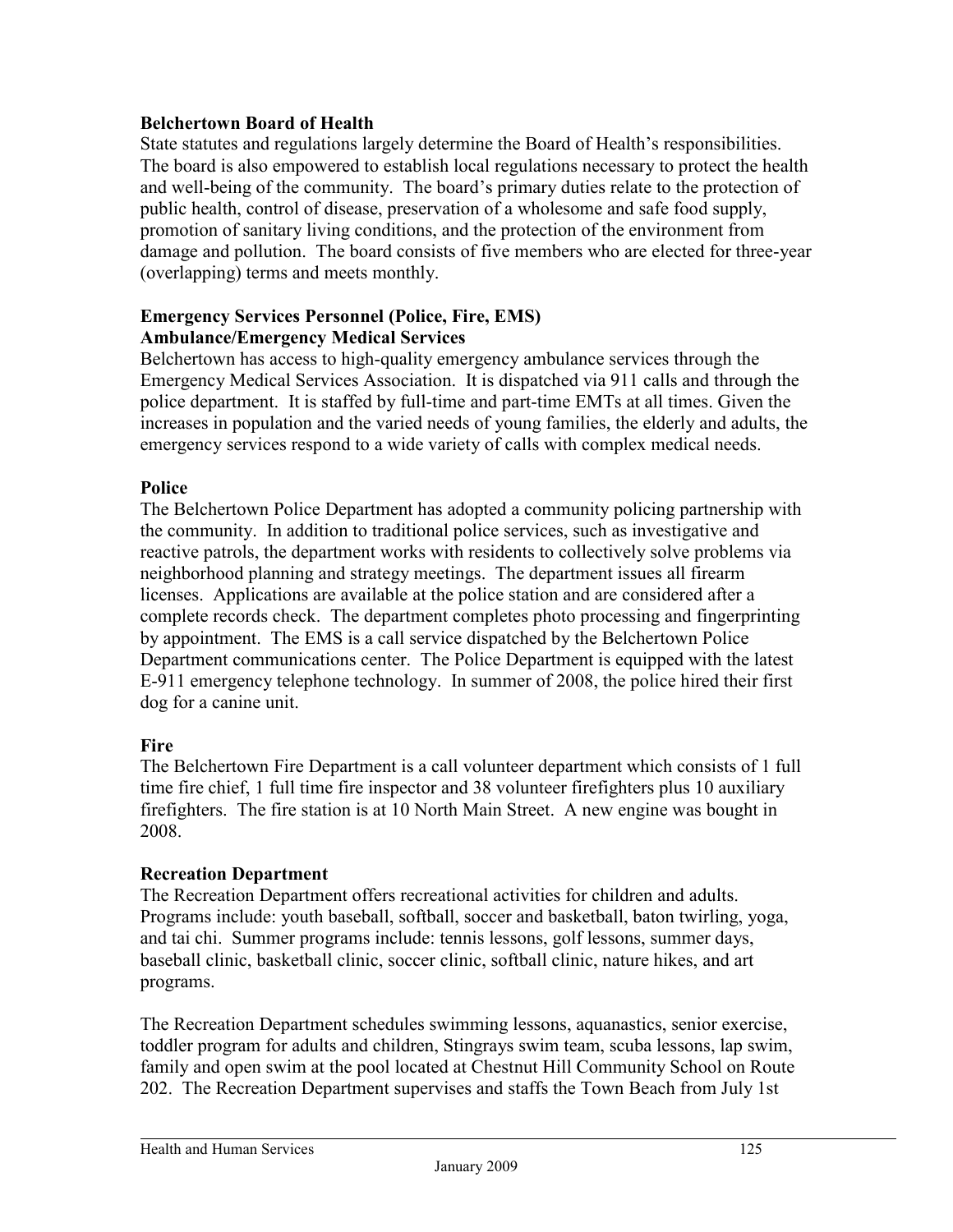through August. Yearly passes for the beach are sold at the Recreation Department office.

# **Senior Center/Council on Aging**

The Council on Aging is a community-based resource for elder citizens of Belchertown, serving the needs of an average 175 elders each day. The Senior Center, located just off Route 202 at the William Gerald Whitlock Municipal Complex, is home to a variety of programs and services. These programs and services include:

- Accessible transportation services both in and out of town, Monday through Friday. Group shopping, transportation to medical appointments, and other activities as possible. Transportation is available for disabled and elder citizens.
- More than 20 different classes, clubs and activities occur each week at the Senior Center -- from Tai Chi to knitting, oil painting to quilting, walking club to bridge club, cribbage and crafts, computer classes, and many more.
- Information and referral services, travel services, health promotion, tax preparation assistance, entitlement program applications, and assistance with insurance-related benefits are available. Other benefits include equipment loans, a monthly newsletter, and volunteer opportunities exist.
- Located at the Senior Center, the nutritional program provides nearly 55,000 meals a year. Congregate meals are served in the dining room Monday through Friday, and home delivered meals are prepared and delivered seven days a week. Cold evening meals are available for those in need as well.

# **Teen Center**

The Belchertown Teen Center opened in September, 1999. The center is used by over fifty teens in 7th through 12th grades. The center is available to all teens in Belchertown. It provides a safe, drug-free environment in which teens can play pool, ping pong, basketball, volleyball, foosball, and air hockey, or watch a movie, work in the gardens, work on the new computers, or get help with their school work.

The Teen Center provides activities for teens who might not otherwise have an opportunity to express themselves creatively. Activities are directed toward learning problem-solving and improving social skills. One goal is to help develop personal and social skills that will give teens an advantage throughout their lives.

The teen center's hours are Wednesday and Thursday from  $2:15 \sim 5:00$  p.m. and Friday from 2:15 pm with closing hours alternating between the middle school and high school. Each Tuesday, in conjunction with the After School Program, the center offers a variety of activities. Snacks and beverages are available with some days having special themes. During warmer months, cookouts take place on Friday evenings for a small fee.

# **Public Schools**

The School Department plays a major role in the health of its students. The Belchertown Schools have a comprehensive health education program in place with a full-time Health Coordinator and numerous programs at the various grade levels. The health education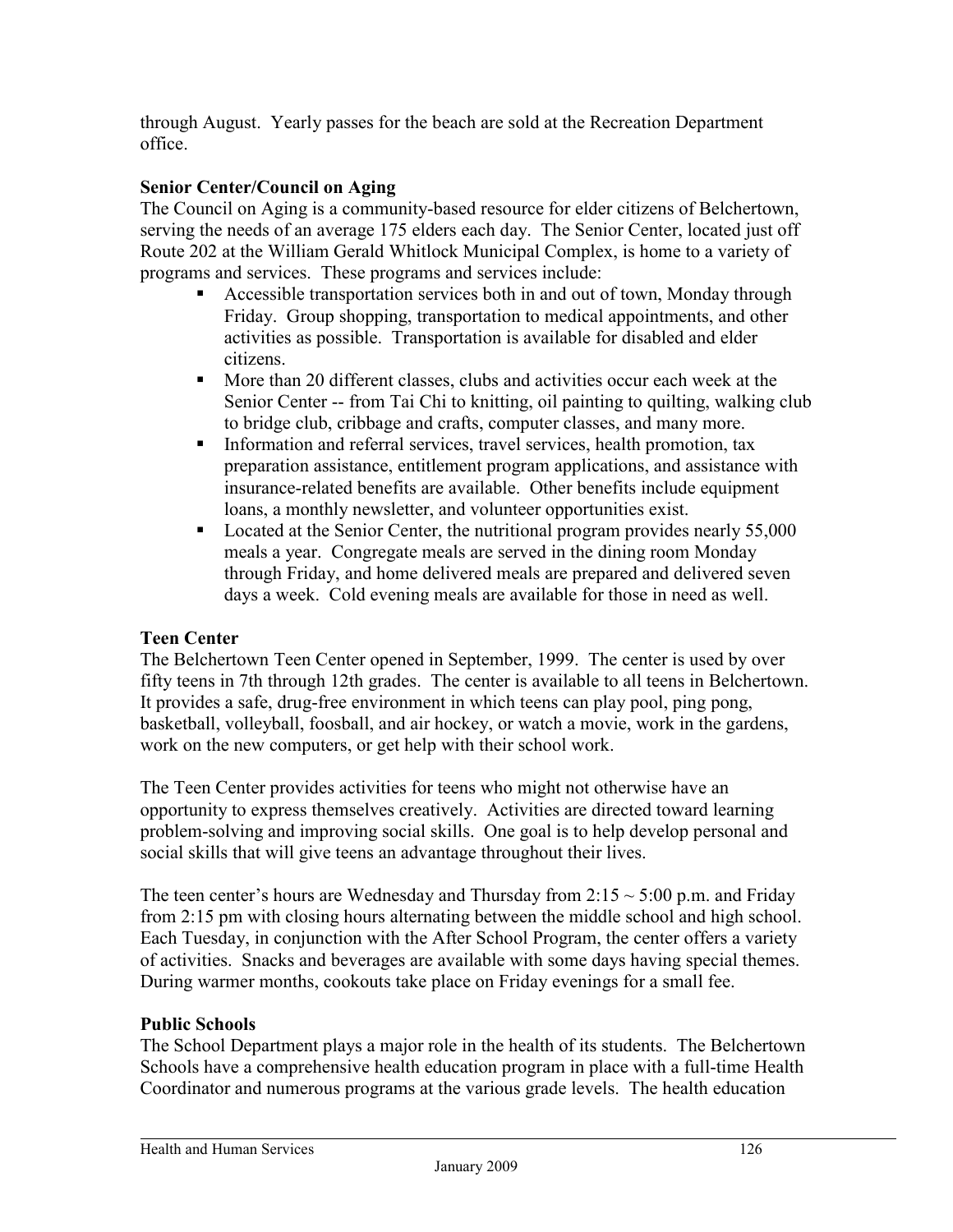curriculum, activities and services are designed to address student health issues, educate students and parents about health risks, and deliver health promotion and prevention programs to enhance student well-being and development. The following are some of the programs offered within the schools:

# High School

- **Sports**
- Health-related clubs such as SAVE: Students Against Violence through Education; SADD: Students Against Destructive Decisions; Humanities Club; Student Council; Diversity Club (gay, lesbian, bisexual, transgender issues)
- Support Groups based on need
- Courses including 1 semester of wellness required in  $9<sup>th</sup>$  and  $10<sup>th</sup>$  grades; 1 term of Physical Education in junior or senior year; 1 term of Critical Health Issues

# Middle School

- $\blacksquare$  Hepatitis B clinics
- **Intramural Sports**
- Diversity Club
- PATH: Peers Against the Hate
- Courses: 1 quarter of health required each year; 2 quarters of PE required each year; some home economics available

# Elementary

- **Educational support groups**
- **Peer mediation (under development as of this writing)**
- $\blacksquare$  1 weekly PE class
- No current requirements for health education courses/classes
- Second Step (violence prevention)
- **Personal safety lessons**

# **Health Care Providers**

Although Belchertown does not currently have a community hospital from which residents can obtain in-patient or surgical care, there are hospital-affiliated health care providers within town boundaries to meet medical needs. Hospitals are in nearby communities, including Wing Memorial Hospital in Palmer, Mary Lane Hospital in Ware, Holyoke Hospital in Holyoke, Cooley-Dickinson Hospital in Northampton, and several hospitals in Springfield. Based on data from MDPH, town residents use these three hospitals regularly. Residents also have the option to travel farther to obtain specialty or hospital-based care in Springfield, Greenfield, and Worcester.

For out-patient medical care, there are group physician practices located within town.

They include:

Belchertown Wellness Center

An affiliate of Baystate Medical Center in Springfield, the Belchertown Wellness Center is a group of physicians specializing in family practice and pediatrics. A licensed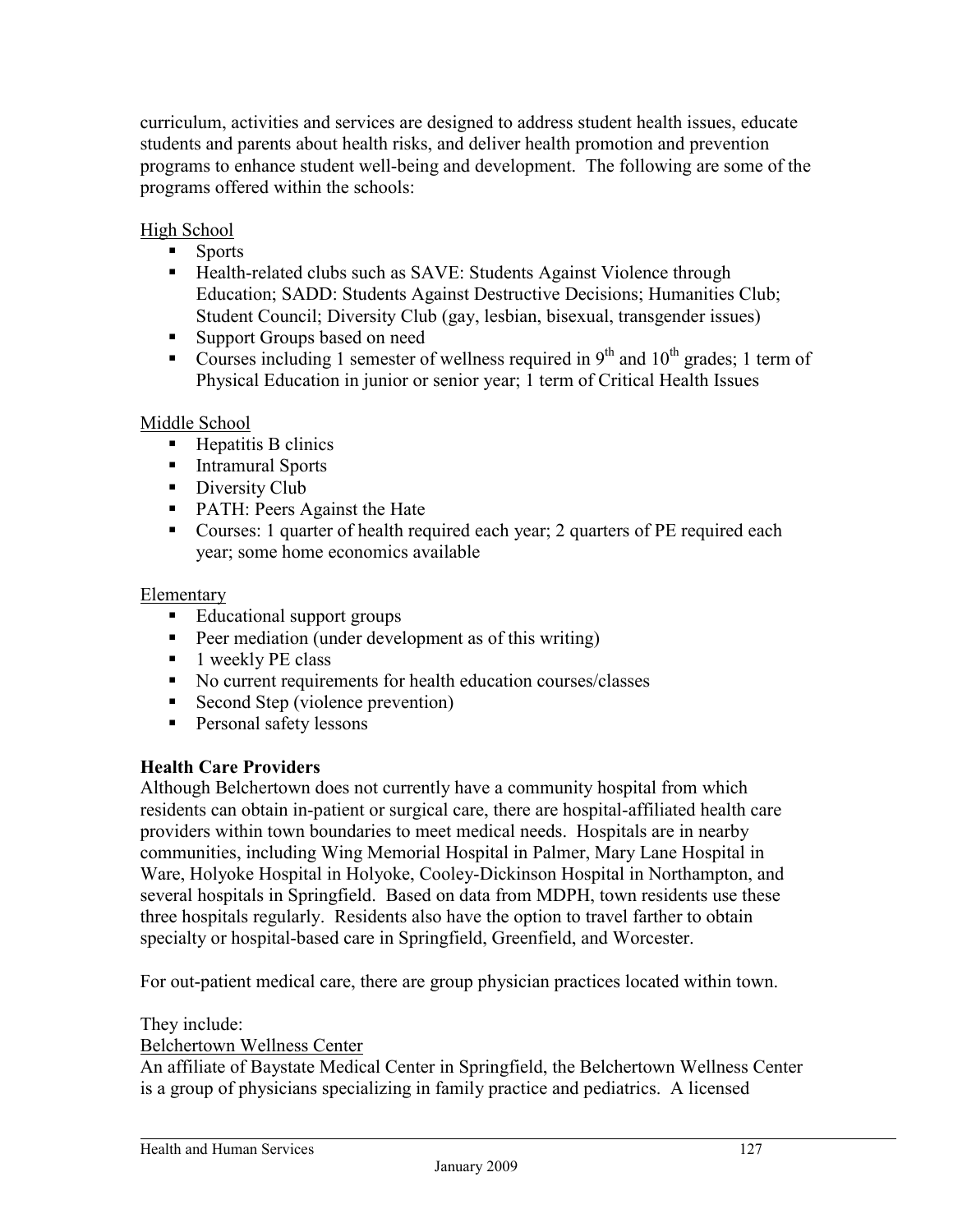acupuncturist and a massage therapist share space at this location. The center is located at 95 Sargent Street. The staff includes general practice physicians and specialty consultants in obstetrics, gynecology, urology, surgery, and family counseling.

### Wing Medical Center

An affiliate of Wing Memorial Hospital, part of the University of Massachusetts Medical Center in Worcester, the Wing Medical Center provides area residents with primary health care, pediatric care, and specialty medical services such as podiatry. The medical center accepts most health insurance plans. It is located at 20 Daniel Shays Highway.

### Dr. Yih-Ming Hsiao

In addition to the group physician practices described, Belchertown has an individual practice in family medicine and pediatrics lead by Dr. Yih-Ming Hsiao. Dr. Hsiao also serves as an ongoing advisor to the Board of Health.

### Chiropractors

There are several chiropractors' offices in town. Two are near the Amherst line, the others are around the town center.

### Dentists

There are two dental practices available in town, all geographically close to the center of town or major business areas.

### Vision Care

There are two optometrists and vision care providers located in town near shopping areas.

### Psychotherapists

There is one psychotherapy practice in town.

### Massage Therapists

There are three licensed massage therapists in town.

### Additional Health Services

Sponsored by various agencies and local providers, the following services are also regularly available to town residents:

- Smoking cessation classes and support; classes are held periodically.
- Domestic violence support group for women; held twice per month.
- Alcoholics Anonymous and Narcotics Anonymous meetings at local churches.

### **Family Center**

In 1998, a group of parents and other community members began discussing needs of the young children of Belchertown. This resulted in the family center. The family center quickly involved 75 families. The family center is open once per week offering educational and fun events. In the summer of 2001, the center moved into the Franklin School on Franklin Street in Bondsville. The center is run by parents and volunteers. It welcomes any family in Belchertown and the surrounding towns to join.